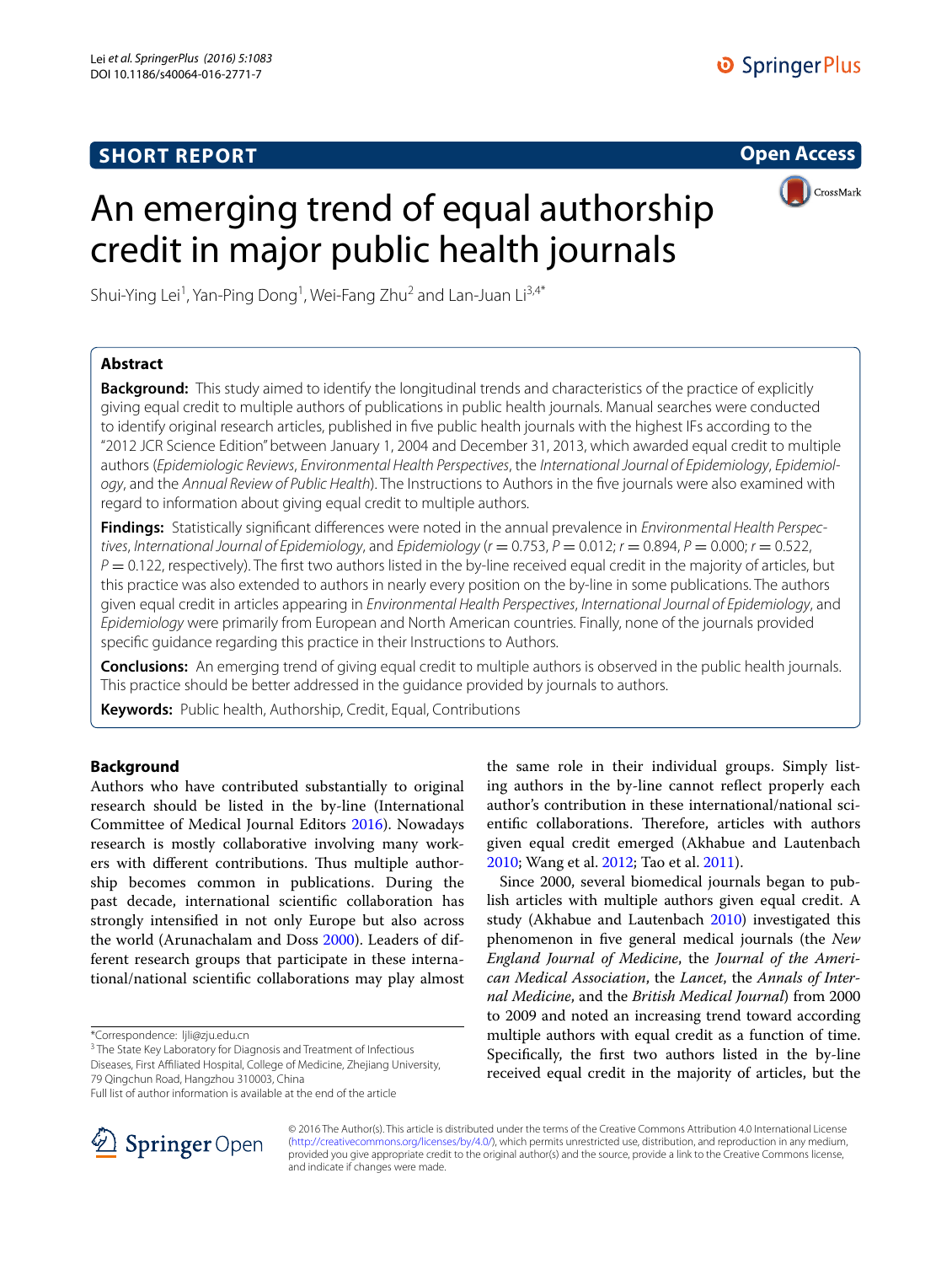practice was also applied to authors in nearly every position in the by-line on some occasions. However, only the *Lancet*'s Instructions to Authors explicitly note that all the authors in the by-line can be credited with having made an equal contribution. Another study (Wang et al. [2012](#page-5-3)) found a similar increasing trend in four critical care medicine journals published from 2001 to 2010 and also noted that majority of the authors given equal credit were primarily from European and North American countries. One study (Tao et al. [2011](#page-5-4)) found that the authors of articles appearing in four major anaesthesiology journals who were given equal credit were from different countries and regions and had a variety of funding sources.

It has been reported that biomedical journals account for the majority of publications in which multiple authors are given equal credit (Wu et al. [2009\)](#page-5-5). However, research regarding this practice in public health journals has not been conducted. This study explored the tendency of public health journals to give multiple authors equal credit and examined differences among disciplines in this regard.

#### **Methods**

We used the applications "Journal Citation Report" (JCR) and "Web of Science" to analyse relevant data in the Institute for Scientific Information (ISI) Web of Knowledge database. We selected the five public health-related journals under the subject category of "Public, environmental and occupational health" with the highest IFs according to the "2012 JCR Science Edition": *Epidemiologic Reviews*, *Environmental Health Perspectives*, the *International Journal of Epidemiology*, *Epidemiology*, and the *Annual Review of Public Health*.

We limited our search of the Web of Science database to "articles" and "reviews" that were published in the aforementioned journals between 2004 and 2013. Letters to the Editor, book reviews, editorials, and other kinds of published material were excluded. We then downloaded the search results, including all available abstracts. Two reviewers then manually searched the full text of the articles in the publisher databases of *Epidemiologic Reviews*, the *International Journal of Epidemiology*, *Epidemiology*, and the *Annual Review of Public Health* as well as those on the website of *Environmental Health Perspectives*, which is an open-access journal. The footnotes as well as the descriptions of the author contributions at the end of the main text were examined for information regarding equal authorship. The Instructions to the Authors of each journal were also reviewed on December 24, 2014 to determine if guidance regarding the assignment of equal credit was offered.

The total number of articles and reviews and the number of articles in each journal in which multiple authors were given equal credit were calculated for each year in the study period. We also recorded the total number of authors, the number of authors given equal credit and their position in the by-line (i.e. first author, middle author, and last author), the year of publication, and the affiliations of all authors (country, institution, and department) for each article. We then calculated the annual proportion of articles in which multiple authors were given equal credit treating the total number of original research articles published in each journal per year as the denominator. The position of authors given equal credit, the median total number of authors, the proportion of authors given equal credit in articles in which multiple authors were given equal credit, and the regional distribution of authors were also recorded.

#### **Statistical analysis**

Statistical analyses were performed using the SAS 9.0 software (SAS Institute, Cary, NC). The Microsoft Excel 2003 software was used to establish the database. Bivariate-related research relied on linear correlations or Spearman rank correlations to analyse the growthrelated trends in journals publishing articles from 2004 to 2013 in which multiple authors were given equal credit. A *P* value of <0.05 was considered to indicate statistical significance.

#### **Results**

During the study period of 2004 and 2013, totally 5509 papers were published in the five public health journals. Among them, a total of 152 articles giving equal credit to multiple authors were identified in four of the five journals (0 in the *Annual Review of Public Health*; 1 in *Epidemiologic Reviews*, 6 in *Epidemiology*, 98 in *Environmental Health Perspectives*, and 47 in the *International Journal of Epidemiology*). Of the 98 articles giving equal credit to multiple authors published in the *Environmental Health Perspectives*, two articles appeared in 2004, whereas 12 appeared in 2013 (<1 vs. 5.8 %). The *International Journal of Epidemiology* published a total of 47 articles giving equal credit to multiple authors, one of these appeared in 2004, whereas 11 appeared in 2013 (<1 vs. 8.3 %). A trend toward an increased number of articles giving equal credit to multiple authors was observed in *Environmental Health Perspectives* and the *International Journal of Epidemiology*, with the most prominent increase in 2009 (Table [1](#page-2-0)). However, trends toward annual increases in the number of articles giving equal credit to multiple authors were also noted in *Environmental Health Perspectives*, the *International Journal of Epidemiology*, and *Epidemiology* (*r* = 0.753, *P* = 0.012; *r* = 0.894, *P* = 0.000; *r* = 0.522,  $P = 0.122$ , respectively). The IFs of the five selected public health journals increased steadily during the study period, and no direct relationship between equality of authorship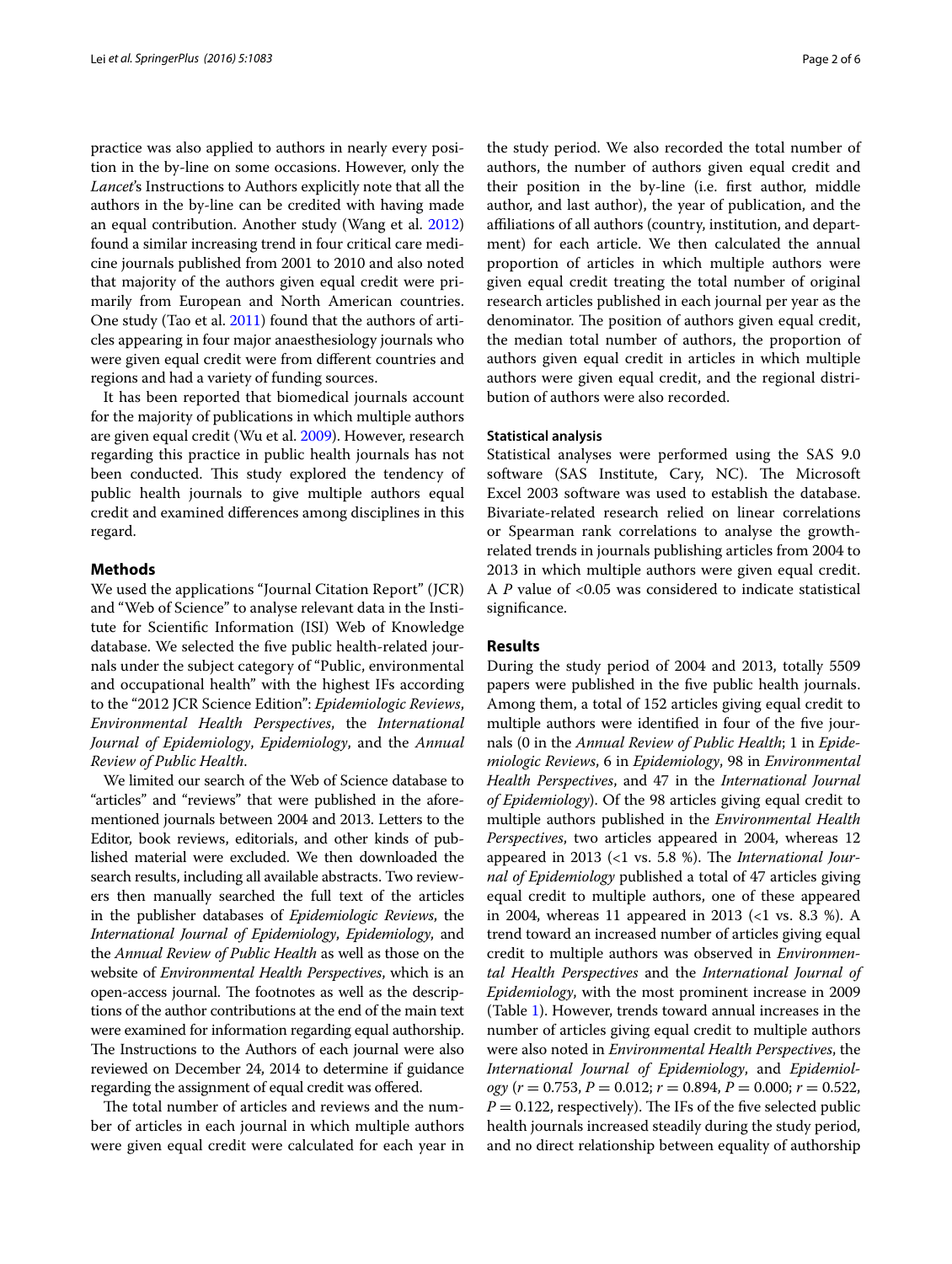| Year         | Epidemiologic Reviews     | <b>Environmental Health</b><br>Perspectives | International Journal of<br>Epidemiology | Epidemiology              | <b>Annual Review</b><br>of Public Health |
|--------------|---------------------------|---------------------------------------------|------------------------------------------|---------------------------|------------------------------------------|
| 2004         | $0/10(0\%)$               | $2/252 \le 1\%$                             | $1/130 (< 1\%$                           | $0/89(0\%)$               | 0/24(0%                                  |
| 2005         | $0/10(0\%)$               | 4/310 (1.3 %)                               | $1/139$ (<1 %)                           | $0/105(0\%)$              | $0/24(0\%)$                              |
| 2006         | $0/11(0\%)$               | 4/343 (1.2 %)                               | $1/145 (< 1\%$                           | $0/89(0\%)$               | 0/22(0%                                  |
| 2007         | $0/12(0\%)$               | $6/304(2.0\%)$                              | 2/128 (1.6 %)                            | 0/94(0%                   | 0/22(0%)                                 |
| 2008         | $0/10(0\%)$               | 13/272 (4.8 %)                              | $0/133(0\%)$                             | $0/95(0\%)$               | $0/25(0\%)$                              |
| 2009         | 1/11(9.1%                 | 15/303 (5.0 %)                              | 6/141(4.3%)                              | $0/109(0\%)$              | $0/21(0\%)$                              |
| 2010         | $0/13(0\%)$               | 17/270 (6.3 %)                              | 7/161 (4.3 %)                            | $0/110(0\%)$              | $0/30(0\%)$                              |
| 2011         | $0/13(0\%)$               | 15/288 (5.2 %)                              | $6/121(5.0\%)$                           | $0/92(0\%)$               | $0/26(0\%)$                              |
| 2012         | 0/14(0%                   | 10/268 (3.7 %)                              | 12/128 (9.4 %)                           | 0/88(0%                   | $0/25(0\%)$                              |
| 2013         | $0/13(0\%)$               | 12/208 (5.8 %)                              | 11/133 (8.3 %)                           | $6/101(5.9\%)$            | $0/24(0\%)$                              |
| Total        | 1/117 (< 1 %)             | 98/2818 (3.5 %)                             | 47/1359 (3.5 %)                          | $6/972$ (<1 %)            | $0/243(0\%)$                             |
| $r, P$ value | $r = 0.058$ , $P = 0.873$ | $r = 0.753$ , $P = 0.012$                   | $r = 0.894$ , $P = 0.000$                | $r = 0.522$ , $P = 0.122$ |                                          |

<span id="page-2-0"></span>**Table 1 Number of articles with equal credit given to multiple authors in the five public health journals in 2004–2013**

The numerator represents the number of articles with equal credit given to multiple authors: the denominator represents the total number of articles published in a certain year in that journal

and IF was observed. Of the five public health journals, *Epidemiologic Reviews* with the highest IF of 7.583 published only one article of this sort; while the *Annual Review of Public Health* with the lowest IF of 5.451 did not publish any articles giving equal credit to multiple authors. We excluded the *Annual Review of Public Health* from further analyses since it does not publish articles giving equal credit to multiple authors in the study period.

Most of the articles in *Environmental Health Perspectives*, the *International Journal of Epidemiology*, and *Epidemiology* that gave equal credit to multiple authors during the study period gave such credit to the first two authors (63 articles, 64.3 %; 32, 68.1 %; and 3, 50.0 %, respectively). This practice was applied to the last two authors with the second most frequency (13, 13.3 %; 5, 10.6 %; and 2, 33.3 %, respectively), but it was also applied to authors in nearly every position in the by-line on some occasions (Table [2\)](#page-3-0). Both authors of the article in *Epidemiologic Reviews* were given equal credit.

The median total number of authors of articles in *Environmental Health Perspectives*, the *International Journal of Epidemiology*, and *Epidemiology* that gave equal credit to multiple authors in 2004–2013 were 8.5 (2–24), 9 (2–65), and 11.5 (6–14), respectively; the median total number of equally credited authors was two (2–9), two  $(2-5)$ , and two  $(2-3)$  $(2-3)$ , respectively (Table 3). In general, two authors were given equal credit in those articles that awarded equal credit to multiple authors appearing in *Environmental Health Perspectives*, the *International Journal of Epidemiology*, and *Epidemiology* (84 articles, 85.7 %; 42, 89.4 %; and 5, 83.3 %, respectively). An article in *Environmental Health Perspectives* gave the most authors (nine) equal credit.

Articles in *Environmental Health Perspectives*, the *International Journal of Epidemiology*, and *Epidemiology* in which equal credit was given to multiple authors were written primarily by scholars from Europe, North America, and Asia (based on the region of the corresponding author in articles that gave equal credit). Scholars from Europe, North America, and Asia given equal credit in articles accounted for 35.7, 40.8, and 23.5 %, respectively, in *Environmental Health Perspectives*; these figures were 55.3, 14.9, and 23.4 %, respectively, for the *International Journal of Epidemiology*; and 33.3, 16.7, 50 %, respectively, for *Epidemiology* (Table [4\)](#page-3-2). Additional analysis revealed that the authors of 39.8 % (39/98) of the articles in *Environmental Health Perspectives* that gave equal credit to multiple authors came from the US; this was followed by China (16, 16.3 %), France (6, 6.1 %), England (6, 6.1 %), and Germany (5, 5.1 %). Articles in the *International Journal of Epidemiology* that gave equal credit to multiple authors were written primarily by scholars from the UK (13, 27.7 %), followed by China (7, 14.9 %), the US (6, 12.2 %), France (3, 12.5 %), and Switzerland (3, 12.5 %). The authors of articles in *Epidemiology* giving equal credit to multiple authors were primarily from China (3, 50 %), followed by the US, France, and Norway (1 each, accounting for 16.7 %). Both authors of the article in *Epidemiologic Reviews* that gave equal credit to multiple authors were from the US.

More than half (57.0 %) of the authors of articles in *Epidemiologic Reviews*, *Environmental Health Perspectives*, the *International Journal of Epidemiology*, and *Epidemiology* that gave equal credit to multiple authors were from different affiliations, whereas, 43 % of these cases were from the same affiliation (Table [5\)](#page-3-3). The percentage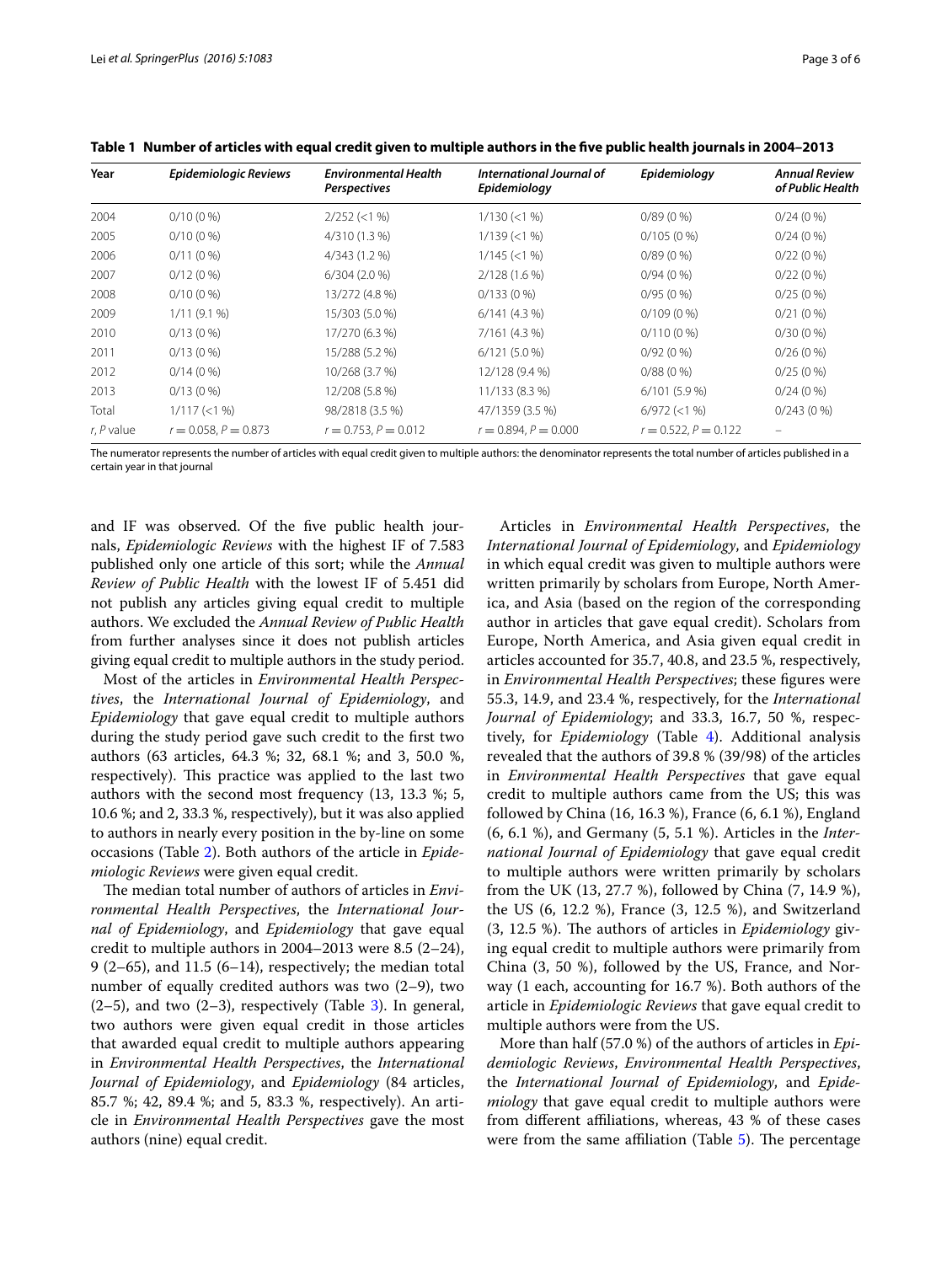| By-line position of authors<br>given equal credit | Epidemiologic<br>Reviews $(n = 1)$ | <b>Environmental Health</b><br>Perspectives ( $n = 98$ ) | International Journal of<br>Epidemiology ( $n = 47$ ) | Epidemiology<br>$(n=6)$ | <b>Total</b><br>$(n = 152)$ |
|---------------------------------------------------|------------------------------------|----------------------------------------------------------|-------------------------------------------------------|-------------------------|-----------------------------|
| First two authors                                 | 0                                  | 63 (64.3 %)                                              | 32 (68.1 %)                                           | $3(50.0\%)$             | 98 (64.5 %)                 |
| First three or more authors                       | 0                                  | 5(5.1%                                                   | 3(6.4%                                                | 1(16.7%)                | $9(5.9\%)$                  |
| Last two authors                                  | 0                                  | 13 (13.3 %)                                              | $5(10.6\%)$                                           | $2(33.3\%)$             | 20 (13.2 %)                 |
| First and last author <sup>a</sup>                | $1(100\%)$                         | 4(4.1%                                                   | $4(8.5\%)$                                            | 0                       | $9(5.9\%)$                  |
| First two and last two authors                    | 0                                  | 3(3.1%                                                   | 1(2.1%                                                |                         | $4(2.6\%)$                  |
| Middle authors only                               | 0                                  | $2(2.0\%)$                                               | $1(2.1\%)$                                            | 0                       | $3(2.0\%)$                  |
| First three authors or more                       |                                    |                                                          |                                                       |                         |                             |
| Last three authors or more                        | 0                                  | 1 (1.0 %)                                                | $\Omega$                                              |                         | 1(0.7%)                     |
| All authors <sup>b</sup>                          | 0                                  | $3(3.1\%)$                                               | $\Omega$                                              |                         | $3(2.0\%)$                  |
| Others                                            |                                    | 4(4.1%                                                   | 1(2.1%                                                |                         | $5(3.3\%)$                  |

# <span id="page-3-0"></span>**Table 2 Number of articles with equal credit given to multiple authors according to by-line position in 2004–2013**

 $\overline{a}$  For articles with only two authors, we considered the authors as first author and last author

**b** Excluded articles with only two authors

### <span id="page-3-1"></span>**Table 3 Median total number of authors and number of authors of articles in which multiple authors are given equal credit in 2004–2013**

| Number of authors                                      | Epidemiologic<br><b>Reviews</b> | <b>Environmental Health</b><br>Perspectives | International Journal of<br>Epidemiology | Epidemiology |
|--------------------------------------------------------|---------------------------------|---------------------------------------------|------------------------------------------|--------------|
| Number of authors listed in by-line<br>(median, range) | 2 (2)                           | $8.5(2-24)$                                 | $9(2-65)$                                | $11.5(6-14)$ |
| Number of equally credited authors<br>(median, range)  | 2(2)                            | $2(2-9)$                                    | $2(2-5)$                                 | $2(2-3)$     |

#### <span id="page-3-2"></span>**Table 4 Authors of articles with equal credit given to multiple authors by region in 2004–2013**

| Region        | Epidemiologic<br>Reviews $(n = 1)$ | <b>Environmental Health</b><br>Perspectives ( $n = 98$ ) | International Journal of<br>Epidemiology ( $n = 47$ ) | Epidemiology<br>$(n=6)$ | <b>Total</b><br>$(n = 152)$ |
|---------------|------------------------------------|----------------------------------------------------------|-------------------------------------------------------|-------------------------|-----------------------------|
| Europe        |                                    | 35 (35.7 %)                                              | 26 (55.3 %)                                           | $2(33.3\%)$             | 63 (41.4 %)                 |
| North America | 1 (100 %)                          | 40 (40.8 %)                                              | $7(14.9\%)$                                           | 1(16.7%)                | 49 (32.2 %)                 |
| Asia          |                                    | 23 (23.5 %)                                              | $11(23.4\%)$                                          | $3(50.0\%)$             | 37 (24.3 %)                 |
| Africa        |                                    | 0                                                        | 1 (2.1 %)                                             |                         | $1 (< 1\%$                  |
| Austria       |                                    | 0                                                        | $2(4.3\%)$                                            |                         | $2(1.3\%)$                  |

#### <span id="page-3-3"></span>**Table 5 Affiliations of authors of articles with equal credit given to multiple authors in 2004–2013**

| <b>Affiliations</b>           | Epidemiologic<br>Reviews $(n=1)$ | <b>Environmental Health</b><br>Perspectives ( $n = 98$ ) | International Journal of<br>Epidemiology ( $n = 47$ ) | Epidemiology<br>$(n=6)$ | Total<br>$(n = 152)$ |
|-------------------------------|----------------------------------|----------------------------------------------------------|-------------------------------------------------------|-------------------------|----------------------|
| Different affiliations        | $(100\%)$                        | 57 (58.2 %)                                              | 24 (51.1 %)                                           | 4(66.7%)                | 86 (56.6 %)          |
| Same affiliation <sup>a</sup> |                                  | 41 (41.8 %)                                              | 23 (48.9 %)                                           | $2(33.3\%)$             | 66 (43.0 %)          |

<sup>a</sup> Authors with overlapping affiliations were considered to have the same affiliation

of the authors given equal credit from different affiliations were 58.2 (57/98), 51.1 (24/47), and 66.7 % (4/6), respectively in *Environmental Health Perspectives*, the *International Journal of Epidemiology*, and *Epidemiology*. In addition, none of these public health journals mentions the requirements for equal contribution in its Instructions to Authors.

# **Discussion**

Similar to the previous reports (Wang et al. [2012](#page-5-3); Akhabue and Lautenbach [2010](#page-5-2); Tao et al. [2011](#page-5-4)), we found that the authors that were most frequently given equal credit were the first two, followed by the last two; however, authors in every position of the by-line were given equal credit in some articles. The most common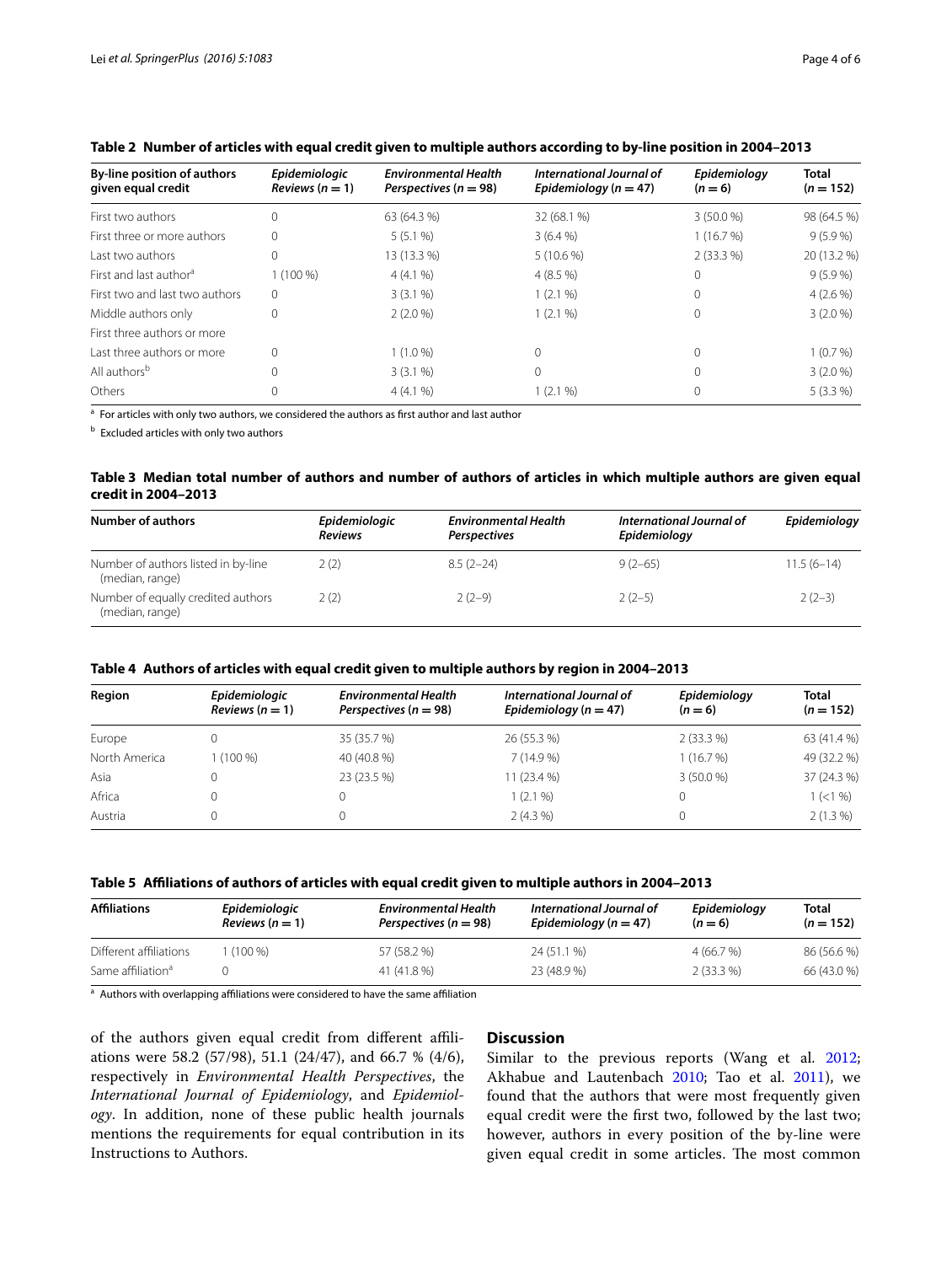number of authors to receive equal credit was two, and more than half of the articles in which multiple authors were given equal credit were written by scholars from different affiliations. Although we observed an increasing trend toward major public health journals publishing more articles giving equal credit to multiple authors, this is not so common in the *Annual Review of Public Health* and *Epidemiologic Reviews*, which only published 0 and 1 such article, respectively in the study period.

We did not find a direct relationship between the number of articles giving equal credit to multiple authors and the IF of the journal. The five public health journals under examination (2012 JCR report) were established in the 1970s or 1980s, and their IFs have increased steadily over the past 10 years. A study by Conte et al. also reported an increase of co-first authorship in biomedical and clinical publications in both the high- (*Cell*, *Science*, *Nature*, *JAMA*, *Lancet*, and the *New England Journal of Medicine*) and mid- (*FASEB Journal*, *Journal of Cell Science*, *Oncogene*, *American Journal of Gastroenterology*, the *Archives of Internal Medicine*, and *Heart*) IF journals (Conte et al. [2013](#page-5-6)). Articles giving equal credit to multiple authors accounted for 33.3 % of the total papers published in *Science*, which is considerably higher than the comparable figures for journals from Mainland China during the same period (Wu et al. [2009\)](#page-5-5). Thus, the tendency to publish articles giving equal credit to multiple authors is not related to the category of the journal, the number of the articles it publishes annually, or its IF.

In recent years, the number of authors per article has been increasing. Research regarding a series of journal conducted by the Danish Medical Association in 2011 found that the total number of authors of all types of articles has increased; in 1960, articles with more than three authors accounted for 1 % of all articles, but this figure increased to 68 % in 2010. The median number of authors of original articles in 1960, 1985, and 2010 were two  $(1-3)$ , three  $(1-9)$ , and three  $(1-9)$ , respectively. Review articles accounted for one  $(1-2)$ , two  $(1-5)$ , and three  $(1-14)$ , respectively, whereas case reports accounted for one  $(1-2)$ , two  $(1-5)$ , and three  $(1-6)$ , respectively (Vinther and Rosenberg [2012\)](#page-5-7). Some scholars have pointed out that some articles with multiple authors accorded equal credit to some portion thereof (Schreiber [2009](#page-5-8)). This increase in the number of authors may reflect the close cooperation involved in international scientific research projects.

In this study, the majority of articles in which equal credit was given to multiple authors were written by scholars from European and North American countries, the majority from the UK and US. More than half (57.0 %) of the authors of articles in *Epidemiologic Reviews*, *Environmental Health Perspectives*, the *International Journal of Epidemiology*, and *Epidemiology* that gave equal credit to multiple authors were from different affiliations. This finding is consistent with results from Tao et al. $(2011)$  $(2011)$ , who reported that the majority of the authors gave equal credit in four anaesthesiology journals came from different countries or regions and articles were supported by various funding sources. This situation is attributable to multidisciplinary or multicentre collaboration.

Because the first and last authors receive the most credit for an article, the other co-authors do not receive much attention for their involvement (Lei and Li [2012](#page-5-9)). In 1997, Smith called for recognition of the time contributed to authorship (Smith [1997\)](#page-5-10). In the 2000s, journals began to include a specific section that specified each author's contribution (Lei et al. [2012;](#page-5-11) Qian [2002\)](#page-5-12). Of the five selected public health journals, only *Epidemiologic Reviews* includes Instructions to Authors that mandate that the requirements of authorship are specified and reproduces the International Committee of Medical Journal Editors' (ICMJE) specification about authorship. *Epidemiology* stipulates that authors meet the ICMJE's requirements of authorship. None of these journals mentions the requirements for equal contribution in its Instructions to Authors (Epidemiologic reviews; Annual Review of Public Health; EHP; Epidemiology; International Journal of Epidemiology). *JAMA*, *Nature*, and the *Lancet* require a statement about each author's contribution and provide a description of giving equal credit to authors, but no specific requirement regarding how to define equal credit is included (*JAMA*; *Nature*; *Lancet*). Although no guidelines about giving equal credit were available in the early 2000s, an increasing number of journals adopted the following description after 2010: "These authors contributed equally to this work".

The analysis of the ScienceDirect database from 1989 to 2008 showed a tendency toward "smooth–slow growth–significant growth" in giving equal credit to multiple authors each year, this was especially evident in the 2000s (Wu et al. [2009\)](#page-5-5). This phenomenon was observed in pharmacy as well as in biological medicine (Dotson [2013\)](#page-5-13). The awarding of equal credit to a number of authors seems to be a common practice. We also noted that the authors of 43 % of the articles with equal credit given to multiple authors were from the same affiliations. As giving equal credit to authors may have implications for promotion decisions, questions of academic misconduct may arise in such situations. Furthermore, the inclusion of multiple first authors as well as a corresponding author may dilute the responsibility of the corresponding author. Scientific journals focus on reporting research results, and the authors take responsibility for issues related to authorship and the division of credit. International ethics bodies, such as the World Association of Medical Editors (WAME), the ICMJE, and